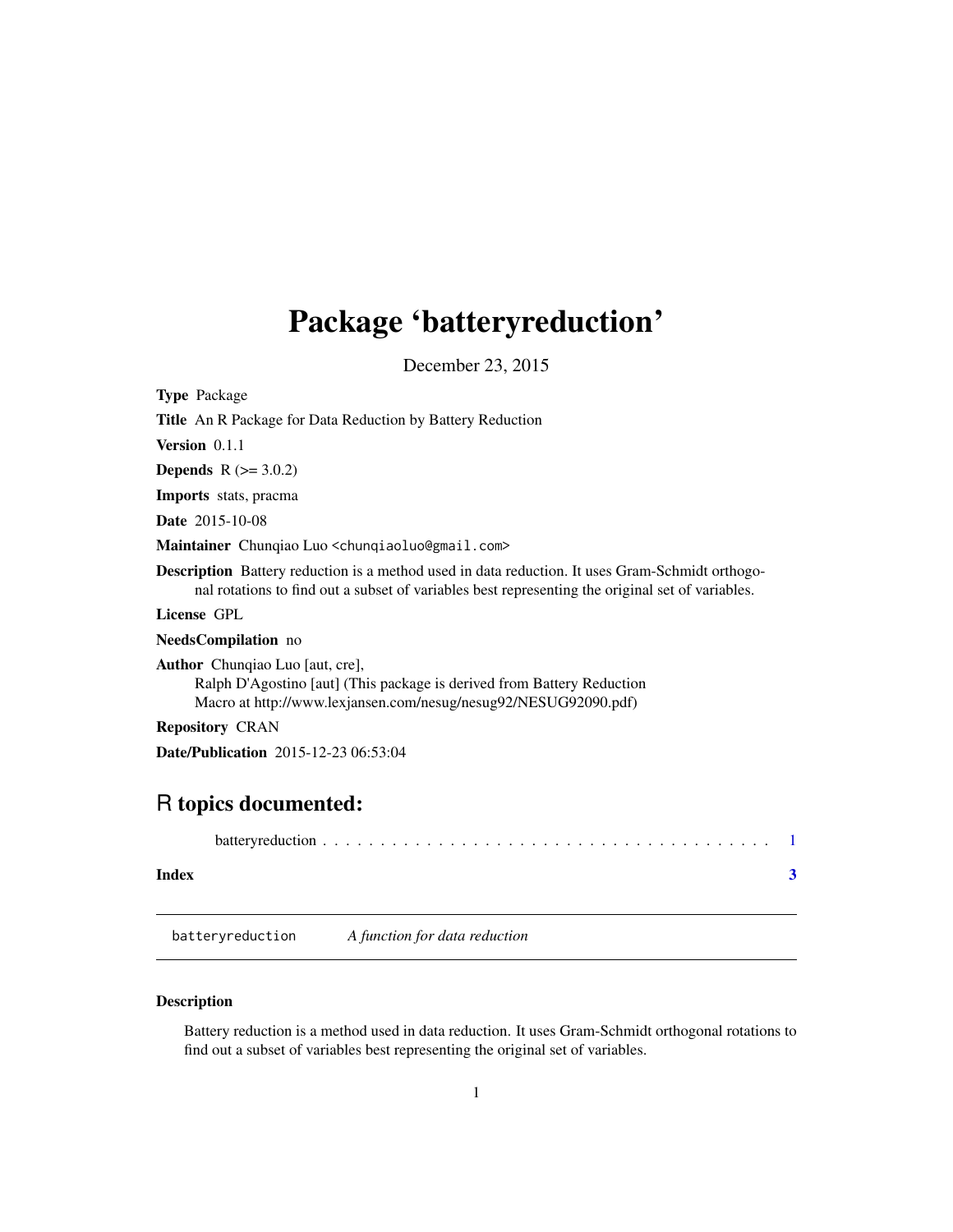#### Usage

batteryreduction(vars, numfact, data)

#### Arguments

| vars    | a vector of variable names                  |
|---------|---------------------------------------------|
| numfact | numeric, number of variables to be selected |
| data    | a dataframe                                 |

#### Value

If numfact=1, reda matrix and selected variable are returned. If numfact>=2, reda matrix, rota matrix, and selected variables are returned.

#### References

D'Agostino, R. B., & Zhang, Z. (1992). Data/variable reduction by principal components, battery reduction and variable clustering. MATRIX, 7(60), 06.

Hans Werner Borchers (2015). pracma: Practical Numerical Math Functions. R package version 1.8.6. http://CRAN.R-project.org/package=pracma

### Examples

```
## Generate an example dataset
set.seed(1234)
data<-data.frame(x1=rnorm(n=100, mean=14, sd=7),
x2=rnorm(n=100, mean=3, sd=1),
x3=rpois(n=100, lambda=1),
x4=rpois(n=100, lambda=10),
x5=rgamma(n=100, shape=1),
x6=rgamma(n=100, shape=10))
## Demonstrate batteryreduction
vars<-c('x1','x2','x3','x4','x5','x6')
numfact<-3
batteryreduction(vars, numfact, data)
```